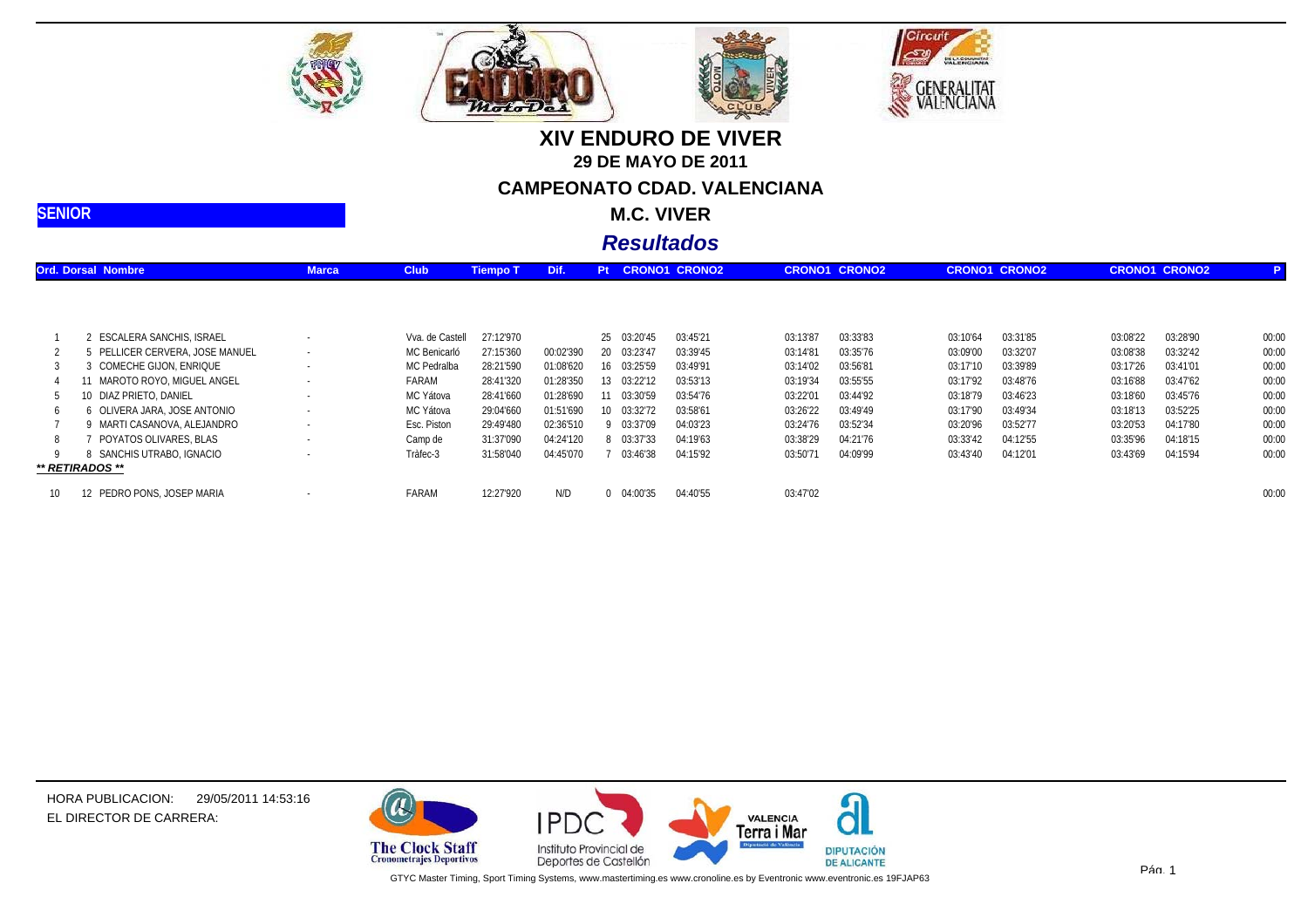





| <b>JUNIOR</b>             |              |             |                 | <b>M.C. VIVER</b>     |                      |                      |                      |
|---------------------------|--------------|-------------|-----------------|-----------------------|----------------------|----------------------|----------------------|
| <b>DEFINITIVA</b>         |              |             |                 | <b>Resultados</b>     |                      |                      |                      |
| <b>Ord. Dorsal Nombre</b> | <b>Marca</b> | <b>Club</b> | <b>Tiempo T</b> | Dif. Pt CRONO1 CRONO2 | <b>CRONO1 CRONO2</b> | <b>CRONO1 CRONO2</b> | <b>CRONO1 CRONO2</b> |
|                           |              |             |                 |                       |                      |                      |                      |

MotoD

|     | 23 PENADES PECHUAN, ALVARO      | Dubón Racing | Ctat. Albaida | 29:09'830 |           | 25 03:28'89    | 03:58'39 | 03:24'99 | 03:54'58 | 03:21'05 | 03:51'96 | 03:18'88 | 03:51'09 | 00:00 |
|-----|---------------------------------|--------------|---------------|-----------|-----------|----------------|----------|----------|----------|----------|----------|----------|----------|-------|
|     | 36 GARCIA MUÑOZ, ENRIQUE        |              | Altiplano-    | 29:31'030 | 00:21'200 | 20 03:32'16    | 04:01'38 | 03:31'91 | 03:55'92 | 03:22'50 | 03:50'57 | 03:21'44 | 03:55'15 | 00:00 |
|     | 21 SANTOS GONZALEZ. JUAN M.     |              | La Derrapada  | 30:46'910 | 01:37'080 | 16 03:48'75    | 04:09'83 | 03:33'35 | 04:04'58 | 03:26'67 | 04:05'39 | 03:31'20 | 04:07'14 | 00:00 |
|     | 22 HOYOS RUIZ, RAUL             |              | Altiplano-    | 31:30'280 | 02:20'450 | 13 03:44'8'    | 04:20'75 | 03:39'82 | 04:16'68 | 03:33'61 | 04:08'40 | 03:38'21 | 04:08'00 | 00:00 |
|     | 37 GARCIA GARCIA, LUIS A.       |              | Altiplano-    | 31:45'500 | 02:35'670 | 11 04:03'84    | 04:29'95 | 03:39'35 | 04:17'39 | 03:35'88 | 04:04'57 | 03:31'30 | 04:03'22 | 00:00 |
| 6.  | 27 COLLADO DOMINGUEZ, JOAQUIN   |              | MC Viver      | 33:09'780 | 03:59'950 | 10 03:49'63    | 04:42'04 | 03:43'18 | 04:40'93 | 03:42'56 | 04:27'10 | 03:49'72 | 04:14'62 | 00:00 |
|     | 32 LASHERAS CARDIEL, ANGEL LUIS |              | FARAM         | 36:29'730 | 07:19'900 | 03:50'39       | 04:27'17 | 03:39'56 | 04:25'72 | 03:39'03 | 04:43'45 | 03:34'91 | 04:09'50 | 04:00 |
|     | 30 RICHART SEMPERE. IGNACIO     |              | Nicogass      | 39:13'550 | 10:03'720 | 03:43'79       | 04:15'53 | 03:32'64 | 04:11'04 | 03:34'32 | 04:12'76 | 03:32'95 | 04:10'52 | 08:00 |
|     | 25 BELDA FERRER, JAVIER         |              | MC Cocentaina | 43:47'090 | 14:37'260 | 04:01'05       | 04:34'78 | 03:55'84 | 05:15'65 | 03:52'04 | 04:55'63 | 04:04'56 | 05:07'54 | 08:00 |
|     | ** RETIRADOS **                 |              |               |           |           |                |          |          |          |          |          |          |          |       |
| 10  | 24 CASINO VELA, JOSE IGNACIO    |              | MC Rincon de  | 23:32'580 | N/D       | 0.03:40'05     | 04:19'73 | 03:32'72 | 04:09'44 | 03:35'31 | 04:15'33 |          |          | 00:00 |
| 11  | 28 GARCIA BAS, JULIO JORGE      |              | Esc. Piston   | 17:45'390 | N/D       | $0$ $03:53'25$ | 04:47'53 | 03:56'30 | 05:08'31 |          |          |          |          | 00:00 |
| 12. | 31 FRANCO TELLO, JOSE LUIS      |              | FARAM         | 04:10'420 | N/D       | $0$ $04:10'42$ |          |          |          |          |          |          |          | 00:00 |
| 13  | 29 LOPEZ ALAMILLO, CARLOS       |              | Motociclismo  | 04:46'230 | N/D       | $0$ $04:46'23$ |          |          |          |          |          |          |          | 00:00 |
| 14  | 26 MARTINEZ CARPENA, JUAN R.    |              | MC Carlet     |           | N/D       |                |          |          |          |          |          |          |          | 00:00 |



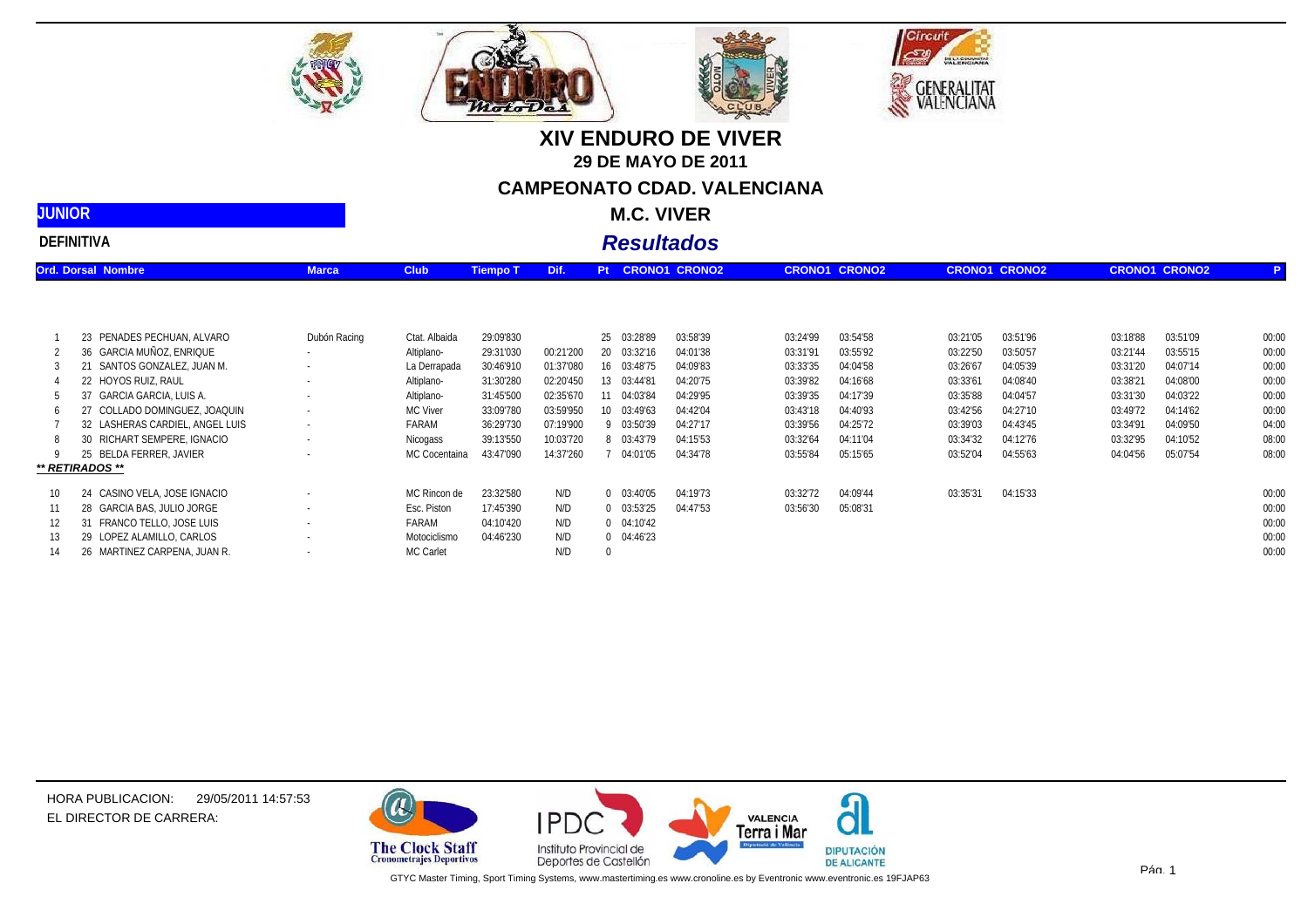







*Resultados*

| <b>DEFINITIVA</b> |  |
|-------------------|--|
| <b>SENIOR B</b>   |  |

|    | <b>Ord. Dorsal Nombre</b>    | <b>Marca</b> | <b>Club</b>         | <b>Tiempo T</b> | Dif.      | Pt |                | <b>CRONO1 CRONO2</b> |          | <b>CRONO1 CRONO2</b> |          | <b>CRONO1 CRONO2</b> |          | <b>CRONO1 CRONO2</b> |       |
|----|------------------------------|--------------|---------------------|-----------------|-----------|----|----------------|----------------------|----------|----------------------|----------|----------------------|----------|----------------------|-------|
|    |                              |              |                     |                 |           |    |                |                      |          |                      |          |                      |          |                      |       |
|    | 41 ATIENZA CHISBERT, ANTONIO | Dubón Racing | MX B°               | 29:24'640       |           |    | 25 03:32'57    | 03:58'05             | 03:23'40 | 03:50'31             | 03:25'27 | 03:57'54             | 03:24'67 | 03:52'83             | 00:00 |
|    | 44 MOLINA IBAÑEZ, CARLOS     |              | MC Viver            | 29:42'430       | 00:17'790 |    | 20 03:35'69    | 04:05'23             | 03:31'86 | 03:57'96             | 03:23'35 | 03:56'11             | 03:19'53 | 03:52'70             | 00:00 |
|    | 56 SANZ BOLUDA, JOSE .S      |              | MC Carlet           | 29:49'040       | 00:24'400 |    | 16 03:36'89    | 04:05'22             | 03:23'25 | 03:54'15             | 03:25'81 | 03:55'17             | 03:30'10 | 03:58'45             | 00:00 |
|    | 43 CANDELA PEREZ. PEDRO L.   | $\sim$       | MC Carlet           | 29:55'500       | 00:30'860 |    | 13 03:38'72    | 04:10'35             | 03:29'73 | 03:57'78             | 03:26'17 | 03:53'67             | 03:26'31 | 03:52'77             | 00:00 |
| b  | 42 SALVADOR TARREGA, JOSE    | $\sim$       | МC                  | 30:15'020       | 00:50'380 |    | 11 03:37'94    | 04:15'09             | 03:26'75 | 04:01'84             | 03:24'35 | 04:02'77             | 03:24'52 | 04:01'76             | 00:00 |
| 6  | 45 MARTINEZ NOGUERO, GUSTAVO | $\sim$       | <b>MC Picassent</b> | 31:01'840       | 01:37'200 |    | 10 03:41'62    | 04:28'35             | 03:31'63 | 04:05'85             | 03:33'59 | 04:11'04             | 03:36'02 | 03:53'74             | 00:00 |
|    | 46 HERNANDEZ EJARQUE, MARCOS | $\sim$       | Altiplano-          | 31:33'060       | 02:08'420 |    | 9 03:49'21     | 04:23'25             | 03:44'28 | 04:10'80             | 03:48'81 | 04:07'64             | 03:30'71 | 03:58'36             | 00:00 |
|    | 47 JUAN RUBIO, FRANCISCO     | $\sim$       | Altiplano-          | 32:06'300       | 02:41'660 |    | 8 03:50'19     | 04:33'17             | 03:42'17 | 04:13'62             | 03:38'32 | 04:16'61             | 03:39'02 | 04:13'20             | 00:00 |
|    | 58 CUELLA CALDU, OSCAR       | $\sim$       | FARAM               | 32:55'170       | 03:30'530 |    | 03:51'49       | 04:28'48             | 04:01'57 | 04:22'45             | 03:46'28 | 04:19'78             | 03:48'40 | 04:16'72             | 00:00 |
| 10 | 50 GARCIA MERINO, JULIO L.   |              | Gracia Racing       | 33:05'140       | 03:40'500 |    | 6 03:48'81     | 04:42'38             | 03:55'00 | 04:31'48             | 03:43'85 | 04:17'62             | 03:42'37 | 04:23'63             | 00:00 |
| 11 | 59 FORNER PLA, MARIO         |              |                     | 33:21'640       | 03:57'000 |    | 5 03:58'67     | 04:37'99             | 03:53'73 | 04:31'09             | 03:46'08 | 04:23'46             | 03:45'63 | 04:24'99             | 00:00 |
|    | 57 VALLES PALOS, JOSE MANUEL | $\sim$       | FARAM               | 34:03'180       | 04:38'540 |    | 04:00'49       | 04:32'73             | 03:47'94 | 04:39'57             | 03:51'58 | 04:40'46             | 03:50'01 | 04:40'40             | 00:00 |
| 13 | 55 ROYO REPOLLES, DAVID      | $\sim$       | FARAM               | 34:05'110       | 04:40'470 |    | 3 04:07'16     | 04:49'11             | 03:47'40 | 04:38'99             | 03:48'47 | 04:34'78             | 03:48'25 | 04:30'95             | 00:00 |
| 14 | 49 VILLAGORDO ROS, LUIS      | $\sim$       | MC Rincon de        | 34:34'560       | 05:09'920 |    | 2 04:00'39     | 04:49'14             | 03:51'88 | 04:42'01             | 03:48'50 | 04:47'77             | 03:57'04 | 04:37'83             | 00:00 |
| 15 | 54 LATORRE SANCHEZ, RUBEN A. |              | FNM                 | 34:39'900       | 05:15'260 |    | 03:51'39       | 04:42'83             | 03:41'22 | 04:27'11             | 03:36'51 | 04:22'52             | 03:38'94 | 04:19'38             | 02:00 |
|    | ** RETIRADOS **              |              |                     |                 |           |    |                |                      |          |                      |          |                      |          |                      |       |
| 16 | 48 VEINAT CESAR, MATIAS      |              | MC Yátova           | 17:15'960       | N/D       |    | $0$ $03:54'97$ | 04:45'58             | 03:57'06 | 04:38'35             |          |                      |          |                      | 00:00 |
| 17 | 51 TARIN MAS, PEREGRIN       |              | MC Yátova           | 09:38'140       | N/D       |    | $0$ $04:16'11$ | 05:22'03             |          |                      |          |                      |          |                      | 00:00 |



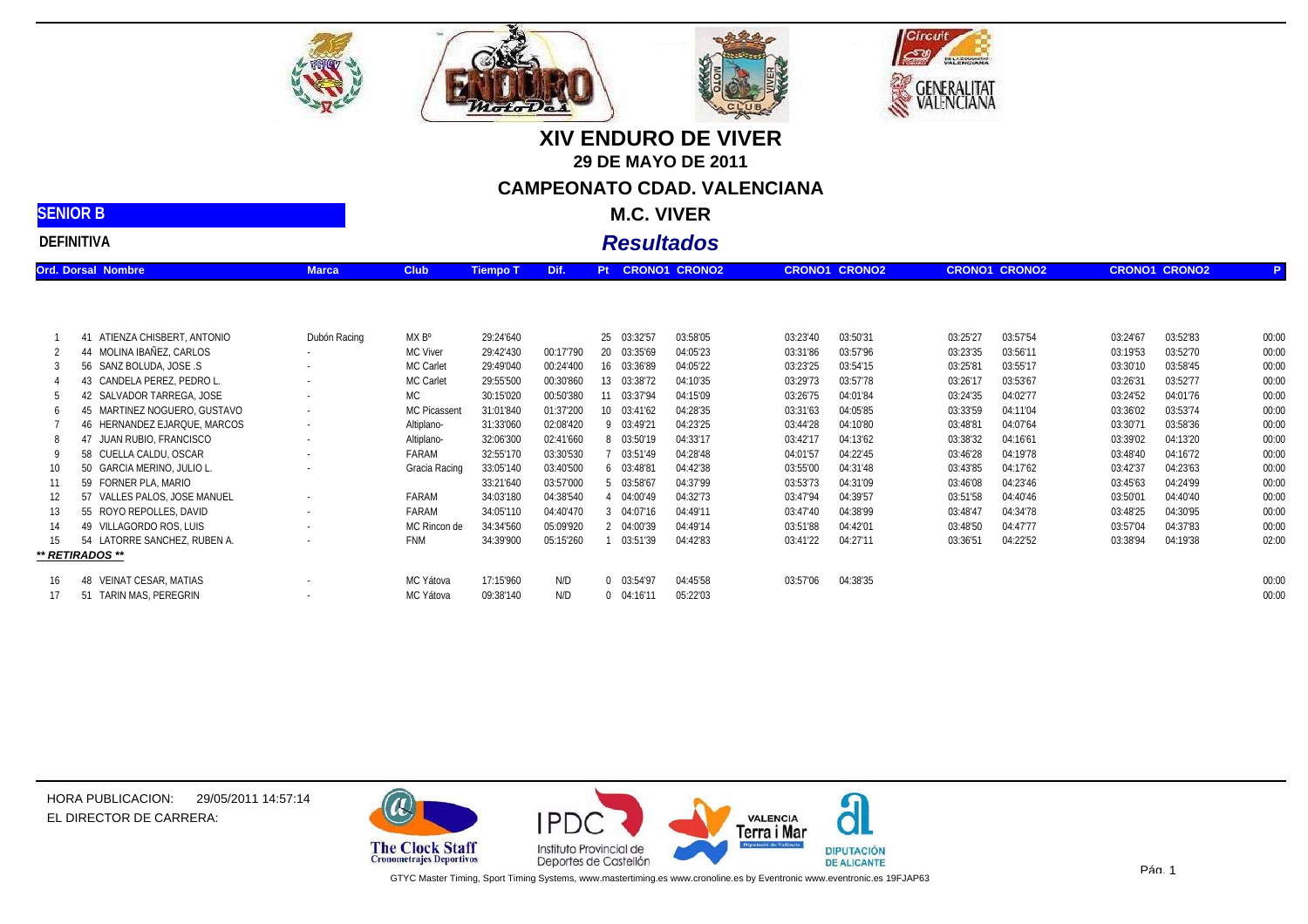



|    |     | REY BARRONES, TOMAS          |                          | MC Viver        | 22:20'800   |           | 25 | 03:30'87       | 04:04'41 | 03:23'12 | 03:58'06 | 03:24'03 | 04:00'31 | 00:00 |
|----|-----|------------------------------|--------------------------|-----------------|-------------|-----------|----|----------------|----------|----------|----------|----------|----------|-------|
|    |     | CASINO VELA, EDUARDO         |                          | MC Rincon de Ad | 22:39'950   | 00:19'150 | 20 | 03:39'09       | 04:05'89 | 03:29'60 | 04:01'80 | 03:26'23 | 03:57'34 | 00:00 |
|    |     | BATALLA ALONSO, JOSE MANUEL  |                          | MC Picassent    | 22:59'690   | 00:38'890 |    | 16 03:47'19    | 04:13'57 | 03:35'99 | 04:00'12 | 03:28'94 | 03:53'88 | 00:00 |
|    |     | CASANOVA ALBALAT, ARTURO     | $\overline{\phantom{a}}$ | Enduraid Org.   | 23:11'890   | 00:51'090 | 13 | 03:42'21       | 04:20'29 | 03:32'33 | 04:03'68 | 03:30'85 | 04:02'53 | 00:00 |
|    | 73. | FORTEA VELA, JOSE JOAQUIN    | $\overline{\phantom{a}}$ | MC Rincon de Ad | 23:31'110   | 01:10'310 | 11 | 03:40'78       | 04:18'79 | 03:36'01 | 04:13'44 | 03:35'85 | 04:06'24 | 00:00 |
|    |     | PEREZ GARCIA, MIGUEL ANGEL   |                          | Altiplano-Reque | 23:33'300   | 01:12'500 |    | 10 03:44'68    | 04:08'41 | 03:42'33 | 04:07'49 | 03:41'69 | 04:08'70 | 00:00 |
|    |     | MARTINEZ GONZALEZ, JOSE LUIS |                          | Sahara Motor    | 24:04'920   | 01:44'120 |    | 9 03:44'29     | 04:27'08 | 03:40'31 | 04:18'21 | 03:36'70 | 04:18'33 | 00:00 |
|    |     | GOMEZ VILLALBA, CESAR        |                          | MC Rincon de Ad | 24:05'330   | 01:44'530 |    | 8 03:52'00     | 04:22'49 | 03:40'15 | 04:14'27 | 03:37'77 | 04:18'65 | 00:00 |
|    | 76  | MARTINEZ NAVARRO, VICENTE    |                          | MC Carlet       | 24:34'520   | 02:13'720 |    | 03:48'48       | 04:40'11 | 03:41'78 | 04:18'17 | 03:39'86 | 04:26'12 | 00:00 |
| 10 | 82  | PALAU PERIS, HUMI            |                          | Enduraid Org.   | 25:23'360   | 03:02'560 |    | 6 04:03'09     | 04:43'82 | 03:53'56 | 04:25'69 | 03:48'98 | 04:28'22 | 00:00 |
|    | 78  | PALLARES CHIVA, SERGIO       |                          | MC Benicàssim   | 25:50'340   | 03:29'540 |    | 5 04:06'45     | 04:44'98 | 03:49'90 | 04:51'01 | 03:47'62 | 04:30'38 | 00:00 |
|    | 86  | SALVADOR MOLINER, OLIVERIO   |                          | Enduraid Org.   | 26:19'890   | 03:59'090 |    | 4 04:03'24     | 04:35'54 | 03:56'35 | 04:34'30 | 03:51'26 | 04:19'20 | 01:00 |
| 13 | 84  | BLAYA SANZ, PASCUAL          |                          | MC Enduro Canal | 26:20'770   | 03:59'970 |    | 304:12'41      | 04:59'55 | 03:52'72 | 04:48'31 | 03:53'98 | 04:33'80 | 00:00 |
| 14 |     | TORMOS FELIU, TONI           |                          |                 | 26:27'840   | 04:07'040 |    | 2 03:57'45     | 05:02'92 | 03:45'76 | 04:36'96 | 03:41'74 | 04:23'01 | 01:00 |
| 15 | 89  | HOMMEN, HANS MARCEL          |                          | Enduraid Org.   | 26:49'730   | 04:28'930 |    | 04:03'30       | 04:46'36 | 03:59'61 | 04:52'66 | 04:12'50 | 04:55'30 | 00:00 |
| 16 | 91  | MATAS MARTIN, JUAN A.        |                          |                 | 27:24'340   | 05:03'540 |    | $0$ $03:56'37$ | 04:40'92 | 03:51'37 | 04:34'24 | 03:52'77 | 04:28'67 | 02:00 |
|    | 88  | PUIG MARTINEZ, JUAN ANTONIO  |                          | MC Enduro Canal | 27:47'390   | 05:26'590 |    | $0$ $04:06'50$ | 05:46'53 | 04:01'82 | 04:57'51 | 04:00'66 | 04:54'37 | 00:00 |
| 18 | 94  | CERDA COLLADO, JOSE          |                          | Gracia Racing   | 01:20:12'68 | 57:51'880 |    | 0 04:05'97     | 05:17'66 | 04:11'61 | 05:15'63 | 04:15'97 | 05:05'84 | 52:00 |
|    |     | *** DESCLASIFICADOS ***      |                          |                 |             |           |    |                |          |          |          |          |          |       |

| י אשו                           |       |             | M.C.     |                   |                  |  |                              |        |               |     |
|---------------------------------|-------|-------------|----------|-------------------|------------------|--|------------------------------|--------|---------------|-----|
| <b>DEFINITIVA</b>               |       |             |          | <b>Resultados</b> |                  |  |                              |        |               |     |
| <b>Nombre</b><br>Dorsal<br>)rd. | Marca | <b>Club</b> | Tiempo T | Dif.              | Pt CRONO1 CRONO2 |  | CRONO <sub>2</sub><br>CRONO1 | CRONO1 | <b>CRONO2</b> | Per |



**SENIOR C**





 $P_{A\alpha}$  1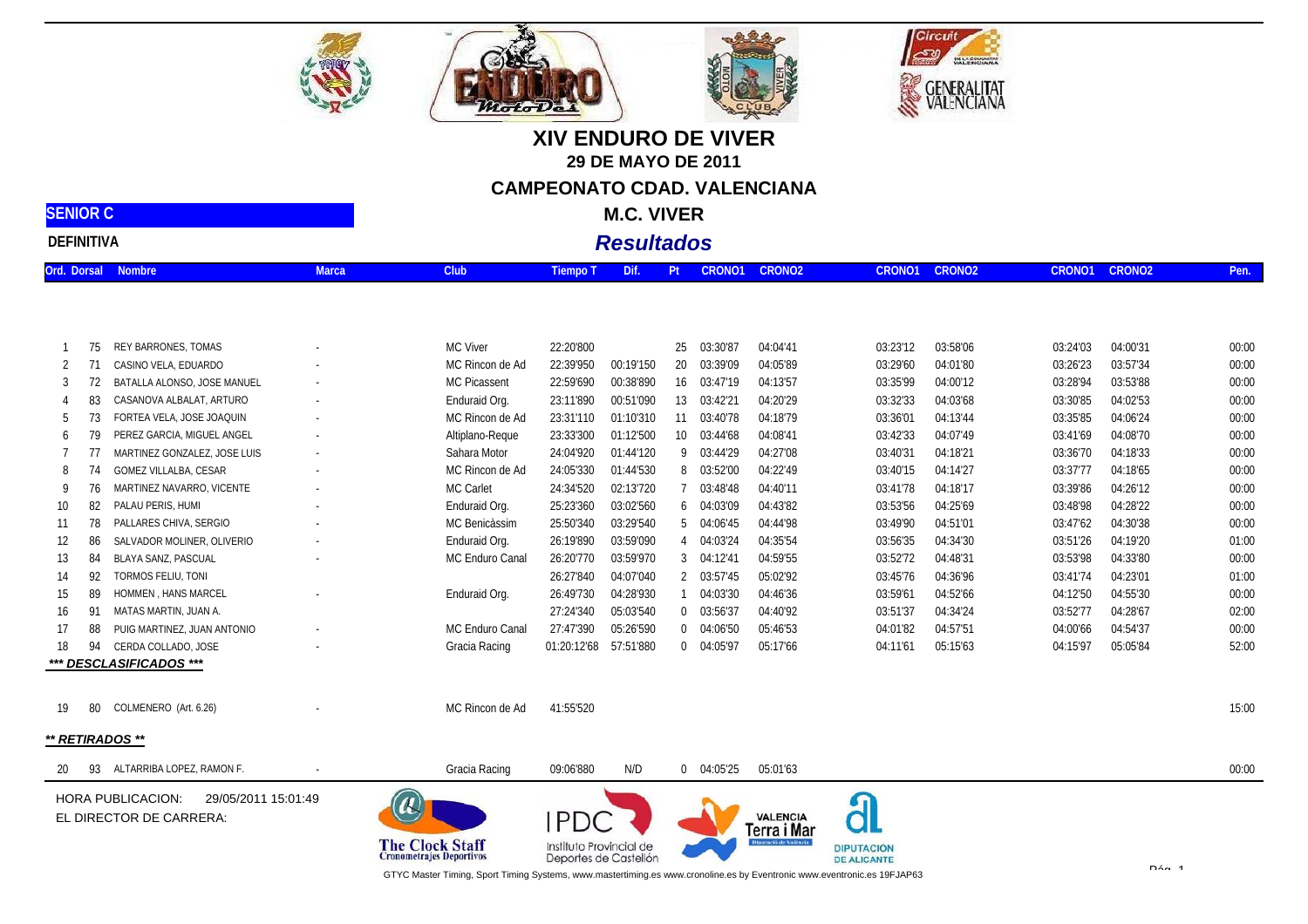

*Moto* D





## **XIV ENDURO DE VIVER29 DE MAYO DE 2011CAMPEONATO CDAD. VALENCIANA**

#### **M.C. VIVER**

#### **SENIOR CDEFINITIVA**

### *Resultados*

| Ord. Dorsal Nombre |                            | Marca    | Club <sub></sub> | Tiempo T  | Dif. | Pt |          | CRONO1 CRONO2 | CRONO1 | CRONO <sub>2</sub> | CRONO1 CRONO2 | Pen.  |
|--------------------|----------------------------|----------|------------------|-----------|------|----|----------|---------------|--------|--------------------|---------------|-------|
| 85                 | SEGUI GRAU, ALEX           |          | Nicogass         | 03:52'720 | N/D  |    | 03:52'72 |               |        |                    |               | 00:00 |
| -81<br>22          | MARZO QUINTANILLA, EUGENIO |          | Sense Peus       | 04:01'040 | N/D  |    | 04:01'04 |               |        |                    |               | 00:00 |
| 90<br>23.          | VICENTE PACHECO, LUIS      | KAWASAKI | MC Yátova        | 04:19'290 | N/D  |    | 04:19'29 |               |        |                    |               | 00:00 |
| ** RETIRADOS **    | *** DESCLASIFICADOS ***    |          |                  |           |      |    |          |               |        |                    |               |       |
| 87<br>24           | MUÑOZ LOZA (Art. 06.26)    |          | MC Rincon de Ad  | 13:14'850 |      |    |          |               |        |                    |               | 00:00 |

HORA PUBLICACION: EL DIRECTOR DE CARRERA: 29/05/2011 15:01:50